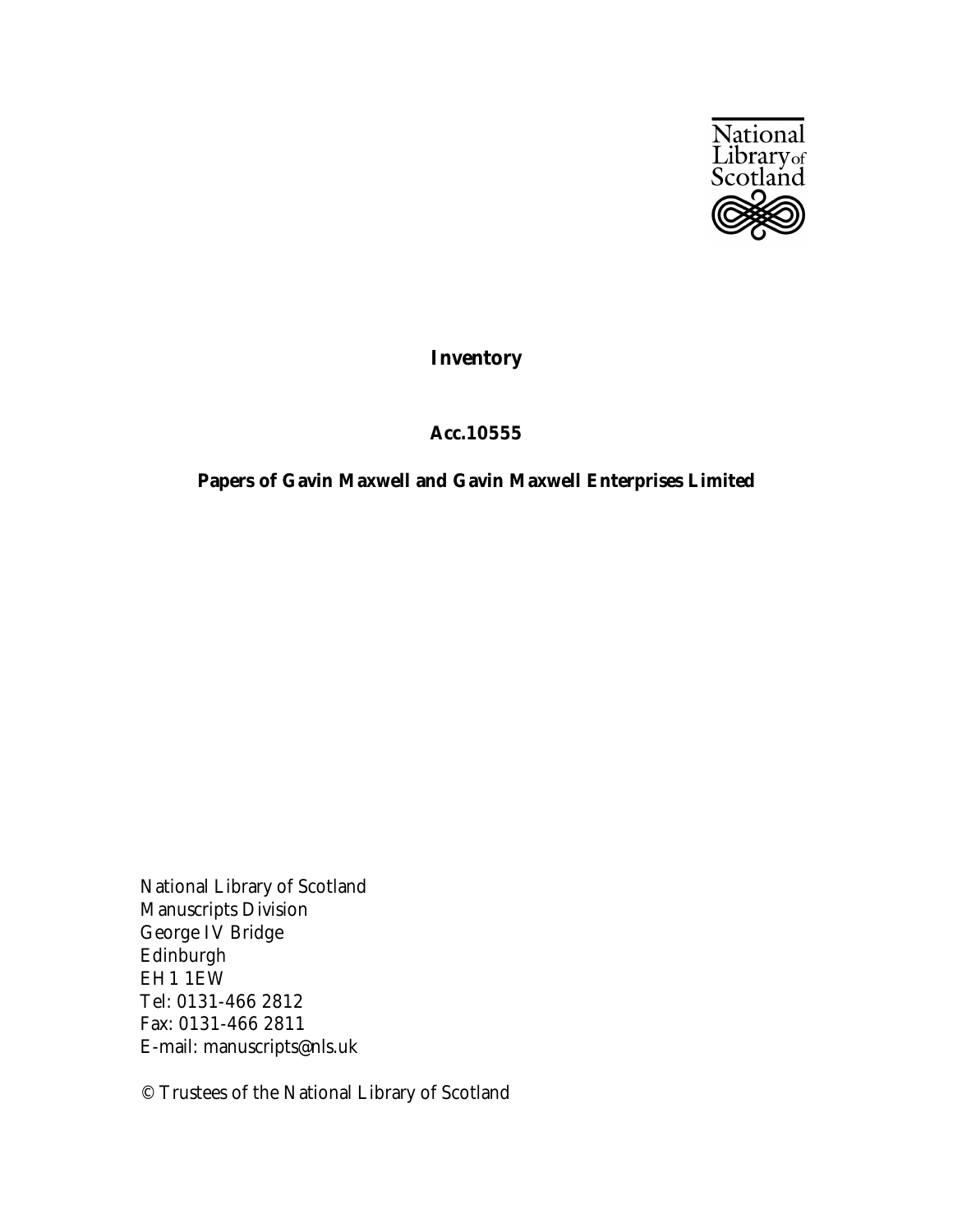| $1 - 73$ |           | PAPERS OF GAVIN MAXWELL                                                                             |
|----------|-----------|-----------------------------------------------------------------------------------------------------|
|          | $1 - 14$  | Correspondence                                                                                      |
|          | $15 - 57$ | Manuscripts, typescripts, artwork and<br>photographs relating to Gavin Maxwell's<br>published works |
|          | 58-66     | Other manuscript and typescript material                                                            |
|          | 67-73     | Miscellaneous artwork and photographs                                                               |
| 74-163   |           | PAPERS OF GAVIN MAXWELL                                                                             |
|          |           | <b>ENTERPRISES LIMITED</b>                                                                          |
|          | 74-86     | General correspondence                                                                              |
|          | 87-121    | Estate correspondence files                                                                         |
|          | 122-163   | Financial and legal papers                                                                          |

## **PAPERS OF GAVIN MAXWELL**

### 1-14 **CORRESPONDENCE**

#### **1-5 Literary Correspondence**

- 1. File of correspondence with various employees of Curtis Brown Ltd, with drafts and copies of replies from Gavin Maxwell, 1953-7.
- 2. File of correspondence with various employees of Longmans Green and Co Ltd, with copies of replies from Gavin Maxwell, 1953-7.
- 3. File of correspondence with various publishers, agents, etc, with copies of replies from Gavin Maxwell, 1961-6.
- 4. Correspondence, mostly from readers of Gavin Maxwell's books, 1961, 1968-9.
- 5. 'Fan letters March 1969'; correspondence from readers of Gavin Maxwell's books, with copies of replies from Gavin Maxwell, 1969.

### 6-12 **Conservation Correspondence**

6. 'Old Sandaig File up to 1960'; correspondence concerning Sandaig, Glenelg, with drafts and copies of replies from Gavin Maxwell, 1950- 65.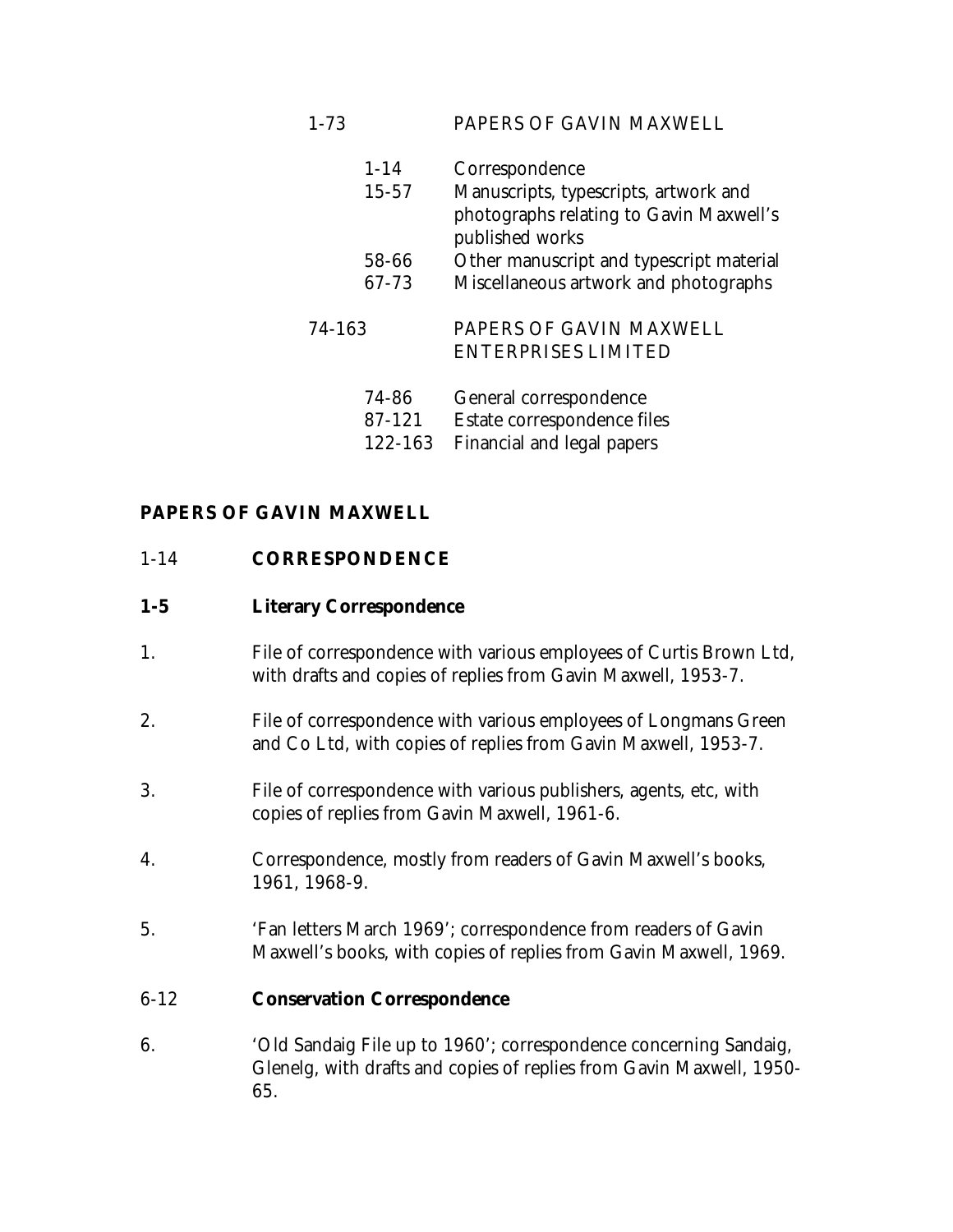| 7.        | 'Edal Fund'; correspondence concerning the establishment of a trust<br>fund for conservation, with drafts of replies from Gavin Maxwell,<br>1957-68. |
|-----------|------------------------------------------------------------------------------------------------------------------------------------------------------|
| 8.        | 'Otter'; file of correspondence, mostly concerning otters, 1960-8.                                                                                   |
| 9.        | 'Animals misc'; file of correspondence and notes, mostly concerning<br>otters and dogs, 1961-6.                                                      |
| 10.       | File of correspondence relating to a proposed Eider Duck Colony<br>project, 1965-9.                                                                  |
| 11.       | Miscellaneous correspondence, mostly concerning otters, 1968-9.                                                                                      |
| 12.       | Correspondence and notes concerning proposed nature reserve<br>project, 1969.                                                                        |
| $13 - 14$ | <b>Personal Correspondence</b>                                                                                                                       |
| 13.       | File of correspondence and notes relating to Si Ahmed Ben Lachsen<br>Tija, 1960-2.                                                                   |
| 14.       | Correspondence, mostly from personal friends of Gavin Maxwell,<br>1967-9.                                                                            |
| $15 - 57$ | MANUSCRIPTS, TYPESCRIPTS, ARTWORK, AND<br>PHOTOGRAPHS RELATING TO GAVIN MAXWELL'S<br><b>PUBLISHED WORKS</b>                                          |
| $15 - 16$ | God Protect Me from My Friends London: Longmans Green &<br>Co, 1956                                                                                  |
| 15.       | File relating to the libel action between Alliata Di Monterale<br>Gianfranco and Gavin Maxwell, 1962-8.                                              |
| 16.       | 18 black and white photographs, and one letter, 1966, relating to<br><b>God Protect Me From My Friends.</b>                                          |
| 17        | A Reed Shaken By the Wind London: Longmans Green & Co,<br>1957                                                                                       |
| 17.       | 9 drawings and a map for A Reed Shaken By the Wind.                                                                                                  |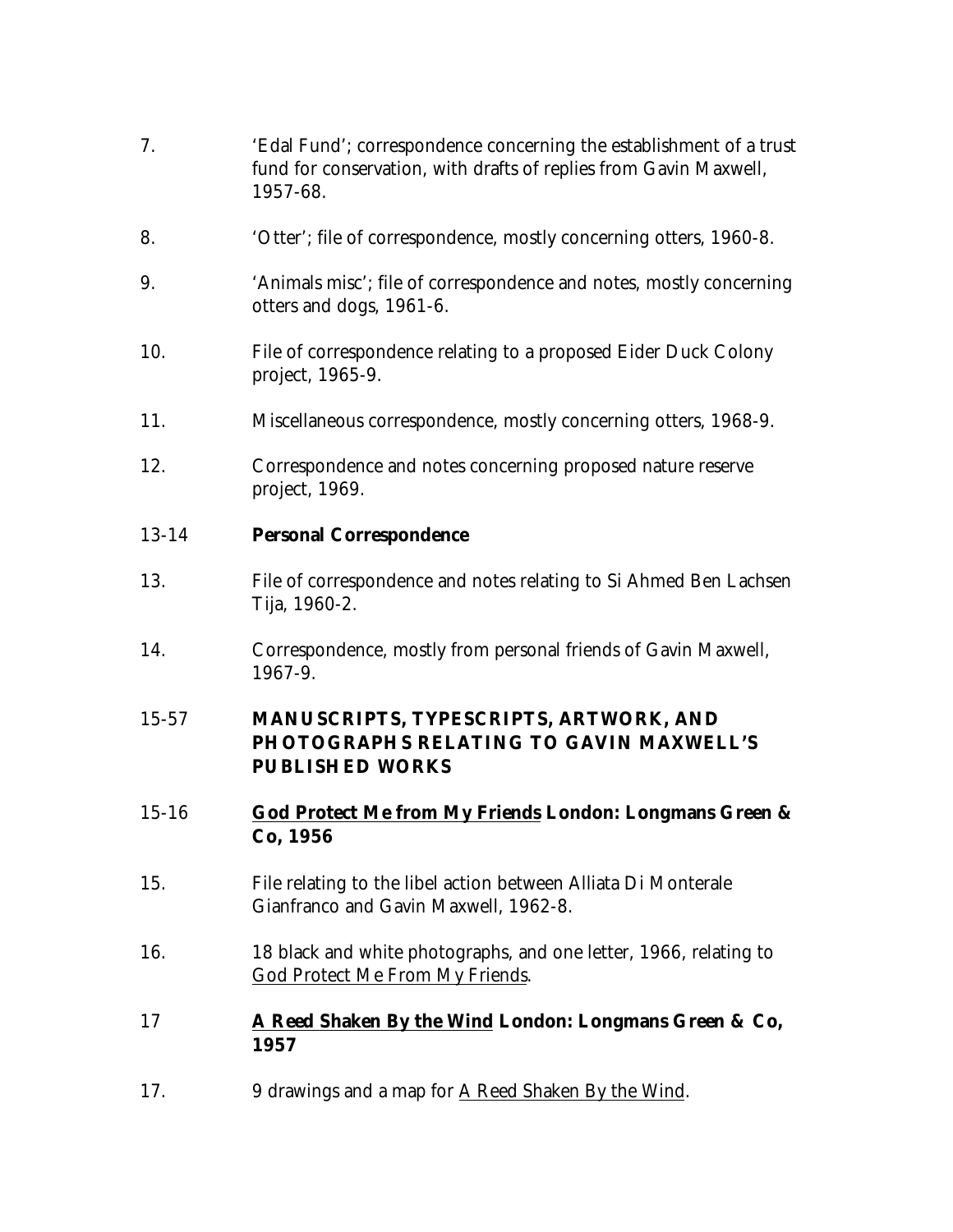| 18-19 | The Ten Pains of Death London: Longmans, 1959                                               |
|-------|---------------------------------------------------------------------------------------------|
| 18.   | Manuscript notebook from Sicily, n.d.                                                       |
| 19.   | Manuscript with pages of corrected typescript of The Ten Pains of<br>Death.                 |
| 20-32 | Ring of Bright Water London: Longmans, 1960                                                 |
| 20.   | Manuscript of Ring of Bright Water, part one.                                               |
| 21.   | Manuscript of Ring of Bright Water, part two.                                               |
| 22.   | Manuscript of Ring of Bright Water, part three.                                             |
| 23.   | Manuscript of Ring of Bright Water, part four.                                              |
| 24.   | Manuscript of Ring of Bright Water, part five.                                              |
| 25.   | Typescript of press release for film of Ring of Bright Water, n.d.                          |
| 26.   | Drawings for Ring of Bright Water by Robin McEwan.                                          |
| 27.   | Twelve drawings of Edal by Gavin Maxwell.                                                   |
| 28.   | 2 drawings by Gavin Maxwell for Ring of Bright Water.                                       |
| 29.   | Drawings by Peter Scott for Ring of Bright Water.                                           |
| 30.   | 40 black and white photographs from Ring of Bright Water.                                   |
| 31.   | Small black and white prints and contact prints of photographs for<br>Ring of Bright Water. |
| 32.   | 9 additional photographs, apparently rejected from Ring of Bright<br>Water.                 |
| 33-34 | <b>The Rocks Remain London: Longmans, 1963</b>                                              |
| 33.   | Typescript, with manuscript pages of The Rocks Remain.                                      |
| 34.   | Black and white photograph for the cover of The Rocks Remain.                               |
|       |                                                                                             |
|       |                                                                                             |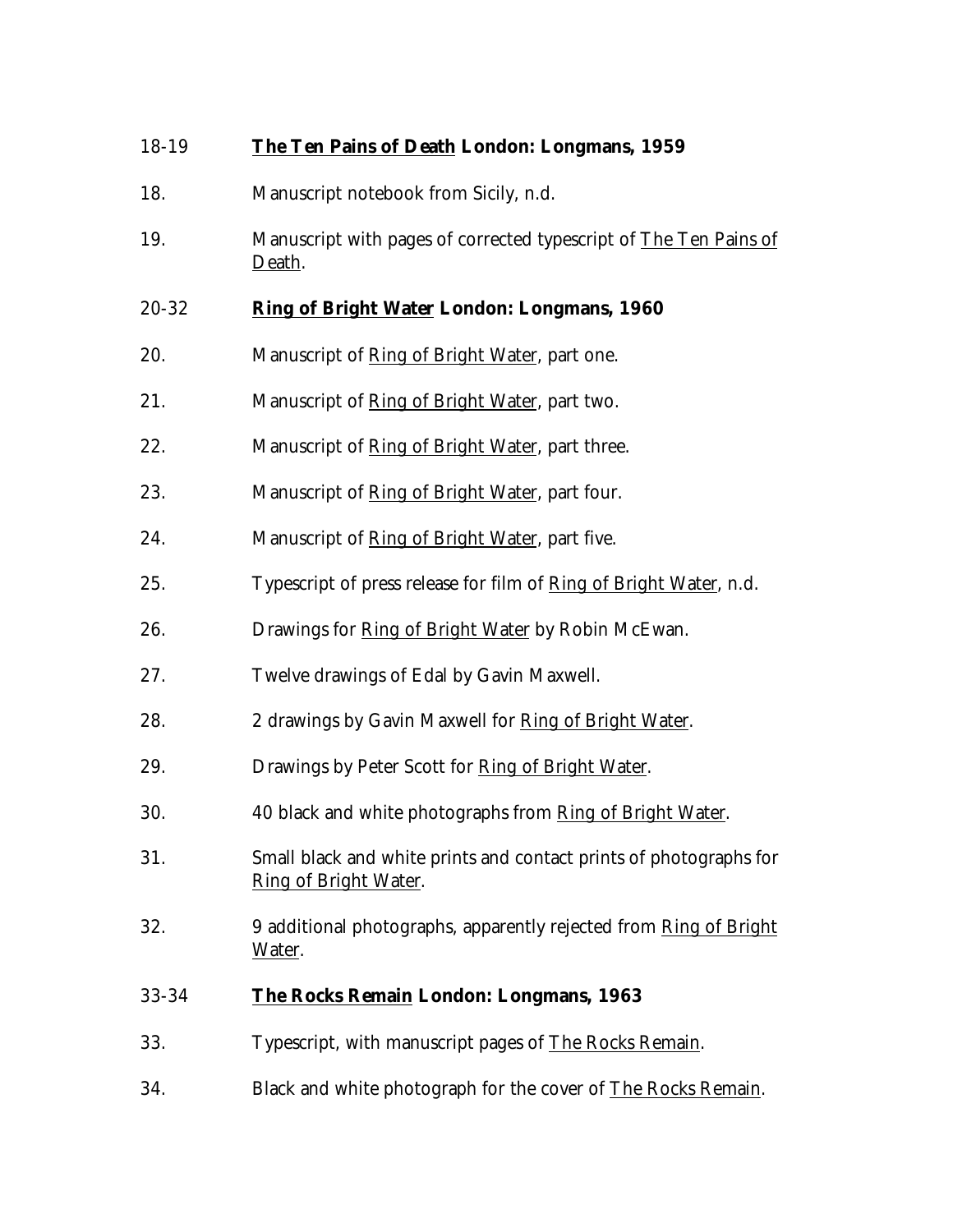| 35-37 | <b>The House of Elrig London: Longmans, 1965</b>                                                     |
|-------|------------------------------------------------------------------------------------------------------|
| 35.   | Typed transcript of audio tape of Chapter 1 of The House of Elrig.                                   |
| 36.   | Typed transcript of audio tape of Chapter 4 of The House of Elrig.<br>'1 <sup>st</sup> Prep School'. |
| 37.   | 35 black and white photographs and 1 sketch for The House of Elrig.                                  |
| 38-43 | <b>Lords of the Atlas London: Longmans, 1966</b>                                                     |
| 38.   | Typescript of <b>Lords of the Atlas</b> .                                                            |
| 39.   | Manuscript of Appendix 1 of Lords of the Atlas.                                                      |
| 40.   | 23 black and white photographs for Lords of the Atlas.                                               |
| 41.   | 17 black and white photographs for Lords of the Atlas.                                               |
| 42.   | 17 black and white photographs for Lords of the Atlas.                                               |
| 43.   | 20 unused or duplicate black and white photographs for Lords of the<br><u>Atlas</u> .                |
| 44-48 | Seals of the World London: Constable, 1967                                                           |
| 44.   | Typescript of Contents List and Chapter 1 of Seals of the World.                                     |
| 45.   | Typescript of Chapter 2 of Seals of the World.                                                       |
| 46.   | Typescript of Chapters 3 to 9 of Seals of the World.                                                 |
| 47.   | Typescript of additional chapter of Seals of the World.                                              |
| 48.   | Material from John Studworthy for Seals of the World.                                                |
| 49-57 | <b>Raven Seek Thy Brother London: Longmans, 1968</b>                                                 |
| 49.   | Typescript of Raven Seek Thy Brother.                                                                |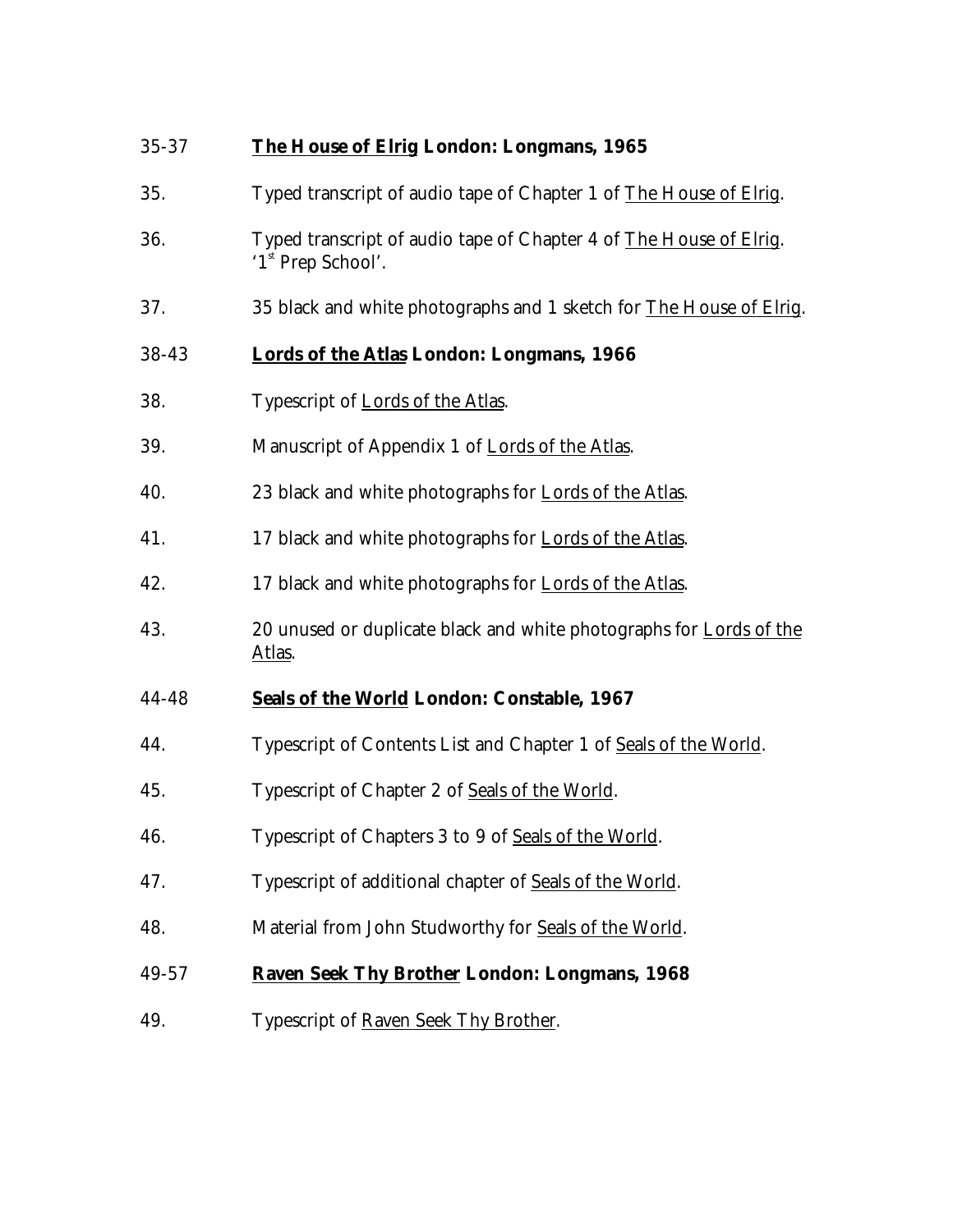| 50.   | Typescript, initialled 'RLMcE' on the legal implications of publication<br>of Raven Seek Thy Brother, and two statements from Messrs Farrer &<br>Co, 1968. |
|-------|------------------------------------------------------------------------------------------------------------------------------------------------------------|
| 51.   | Correspondence relating to drawings from Raven Seek Thy Brother,<br>1968, n.d.                                                                             |
| 52.   | Drawings for Raven Seek Thy Brother by Robin McEwan.                                                                                                       |
| 53.   | Drawings, and a note, for Raven Seek Thy Brother by Robin<br>McEwan.                                                                                       |
| 54.   | Photocopies of drawings for Raven Seek Thy Brother by Robin<br>McEwan.                                                                                     |
| 55.   | 37 photographs and 1 letter concerning Raven Seek Thy Brother.                                                                                             |
| 56.   | Proofs of photographs from Raven Seek Thy Brother                                                                                                          |
| 57.   | 17 photographs, apparently rejected from Raven Seek Thy Brother.                                                                                           |
| 58-66 | OTHER MANUSCRIPT AND TYPESCRIPT MATERIAL                                                                                                                   |
| 58-60 | <b>Notebooks</b>                                                                                                                                           |
| 58.   | Manuscript notebook, [ca. 1960-1].                                                                                                                         |
| 59.   | Manuscript notebook, [1962].                                                                                                                               |
| 60.   | Manuscript notebook, n.d.                                                                                                                                  |
| 61-66 | <b>Miscellaneous</b>                                                                                                                                       |
| 61.   | 2 typescript biographies of Gavin Maxwell, [ca. 1968].                                                                                                     |
| 62.   | Manuscripts and typescripts of speeches made by Gavin Maxwell, [ca.<br>1969].                                                                              |
| 63.   | Typescript synopsis and draft of unpublished work on 'Arab<br>Nationalism', n.d.                                                                           |
| 64.   | Manuscript and typescript of article on Sicily, possibly written in<br>connection with the Dolci Trust, n.d.                                               |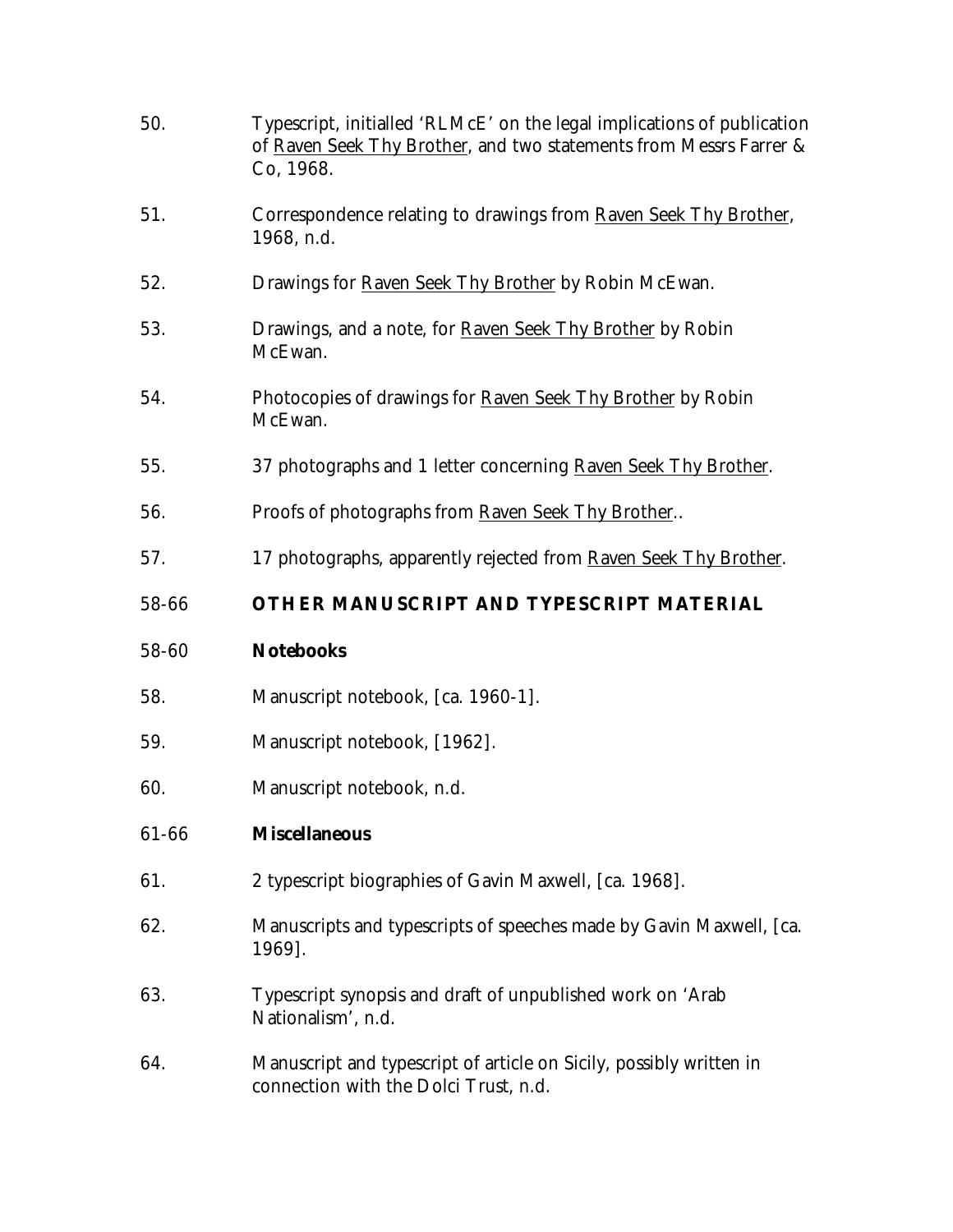- 65. Manuscript and typescript versions of an article on Loch Ness, n.d.
- 66. Typescript of 3 book reviews, n.d.

## 67-73 **MISCELLANEOUS ARTWORK AND PHOTOGRAPHS**

- 67. Design of crest by Gavin Maxwell, n.d.
- 68. Black and white portrait photograph of Gavin Maxwell, n.d.
- 69. 4 black and white passport photographs of Gavin Maxwell, n.d.
- 70. 30 miscellaneous black and white photographs.
- 71. 60 miscellaneous black and white photographs, 1 colour photograph, and 1 sketch.
- 72. Contact sheets of 5 films, and 3 negatives, [ca. 1968].
- 73. Contact sheets of films of wildlife [at Sandaig], n.d.

# **PAPERS OF GAVIN MAXWELL ENTERPRISES LIMITED**

# 74-121 **COMPANY FILES**

## 74-86 **General Correspondence**

- 74. Company correspondence, A to L, May 1961 June 1963.
- 75. Company correspondence, M to Z, May 1961 June 1963.
- 76. Company correspondence, A to L, July 1963 June 1965.
- 77. Company correspondence, M to Z, July 1963 June 1965.
- 78. Company correspondence, A to L, 1965-8.
- 79. Company correspondence, M to Z, 1965-8.
- 80. Company correspondence, July 1968-9.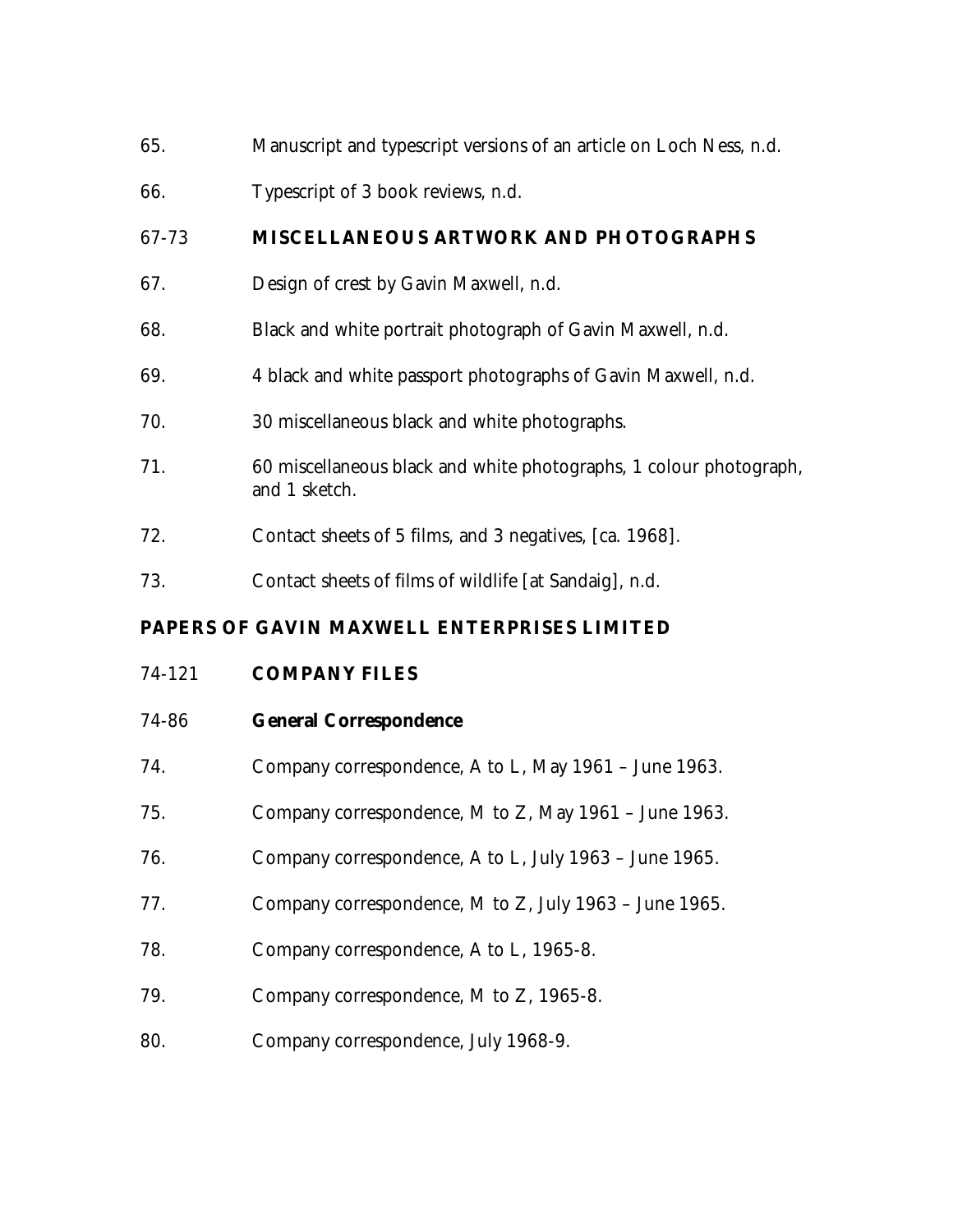- 81. General correspondence, mainly concerning company business following the death of Gavin Maxwell, 1969.
- 82. General correspondence, 1969-71.
- 83. Correspondence concerning the executory of Gavin Maxwell, 1970- 71.
- 84. Personal correspondence, 1959-63.
- 85. Personal correspondence, 1963-5.
- 86. Personal correspondence, 1967-9.
- 87-92 **Personnel Files**
- 87. Philip Alpin, 1963-6.
- 88. Ronald Bowers, 1965-6.
- 89. Allan MacDiarmid, 1962-65.
- 90. Gavin Maxwell, 1961-7.
- 91. T P Nutkins, 1963-5.
- 92. Si Ahmed ben Lachsen Tija, 1963-6.
- 93-110 **Property Files**
- 93. Aiglemont, Glenelg, 1966.
- 94. Galder, 1965.
- 95. Isle of Ornsay and Kyleakin Light Houses, 1963-6.
- 96. Isle of Ornsay and Kyleakin Light Houses, 1863-74.
- 97. Isle of Ornsay and Kyleakin Light Houses, 1964-6.
- 98. Isle of Ornsay and Kyleakin Light Houses, 1964-6.
- 99. Isle of Ornsay and Kyleakin Light Houses, 1964-7.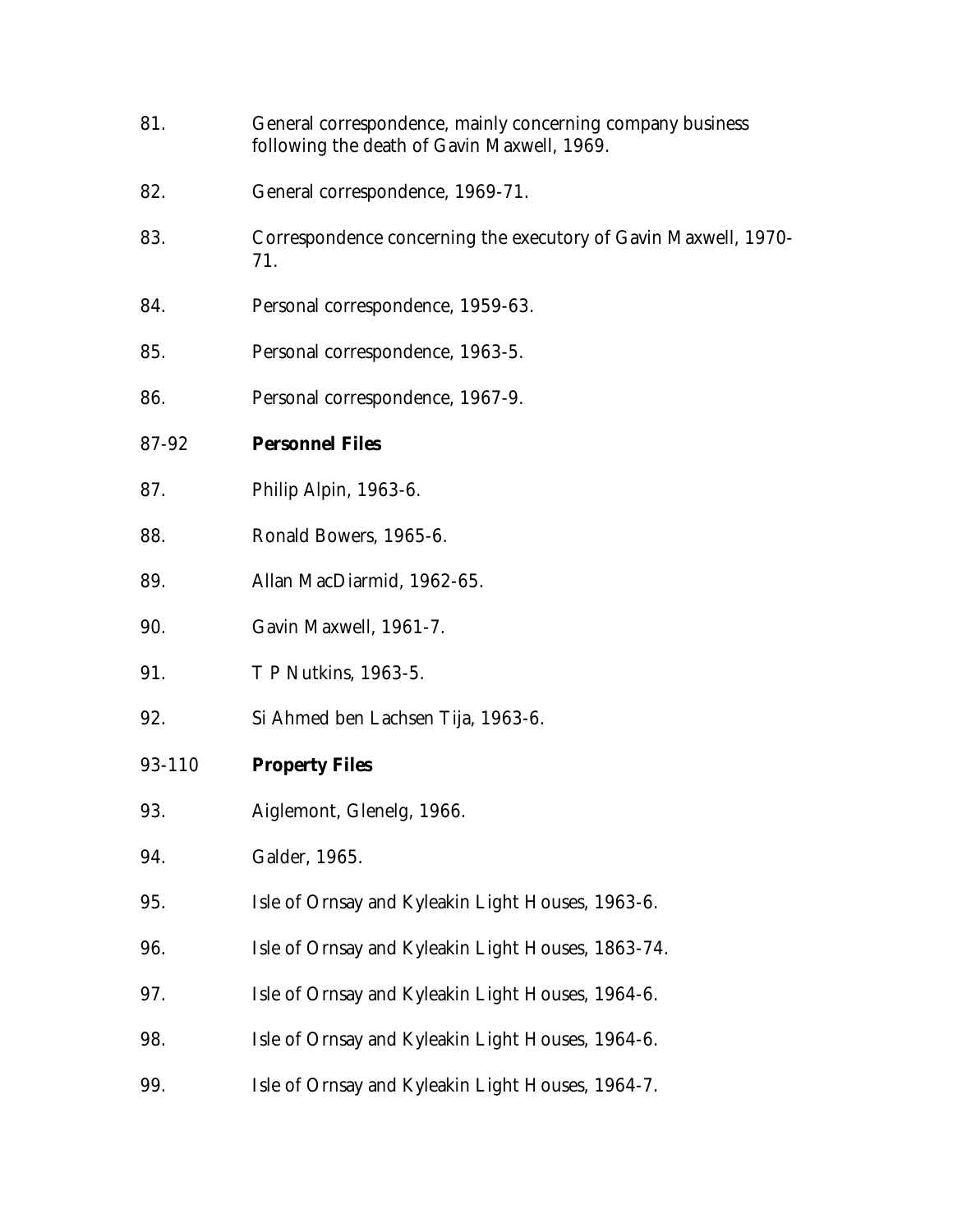| 100.         | Isle of Ornsay and Kyleakin Light Houses, 1965-6.                                      |
|--------------|----------------------------------------------------------------------------------------|
| 101.         | Isle of Ornsay and Kyleakin Light Houses, 1965-7.                                      |
| 102.         | Isle of Ornsay Cottage sale, 1967.                                                     |
| 103.         | Kyleakin Lighthouse alteration plans, 1968.                                            |
| 104.         | Isle of Ornsay and Kyleakin Light House, manuscript and typescript<br>of history, n.d. |
| 105.         | 9 Paultons Square, London, 1961-5.                                                     |
| 106.         | Boltons Flat, London, 1965-6.                                                          |
| 107.         | Sandaig, 1959-65.                                                                      |
| 108.         | Sandaig, 1961-5.                                                                       |
| 109.         | Sandaig, 1968-9.                                                                       |
|              | Soay, 1961-2.                                                                          |
| 110.         |                                                                                        |
| 111-117      | <b>Files concerning boats and cars</b>                                                 |
| <b>Boats</b> |                                                                                        |
| 111.         | Polar Star and small boats, 1961-3.                                                    |
| 112.         | Polar Star and small boats, 1964-5.                                                    |
| 113.         | Boats, 1964-5.                                                                         |
| Cars         |                                                                                        |
| 114.         | Land Rover Court Case, 1961-2.                                                         |
| 115.         | Motor Vehicles, 1961-4.                                                                |
| 116.         | Car Catalogues, 1963-4, n.d.                                                           |
| 117.         | Motor Vehicles, 1965-8.                                                                |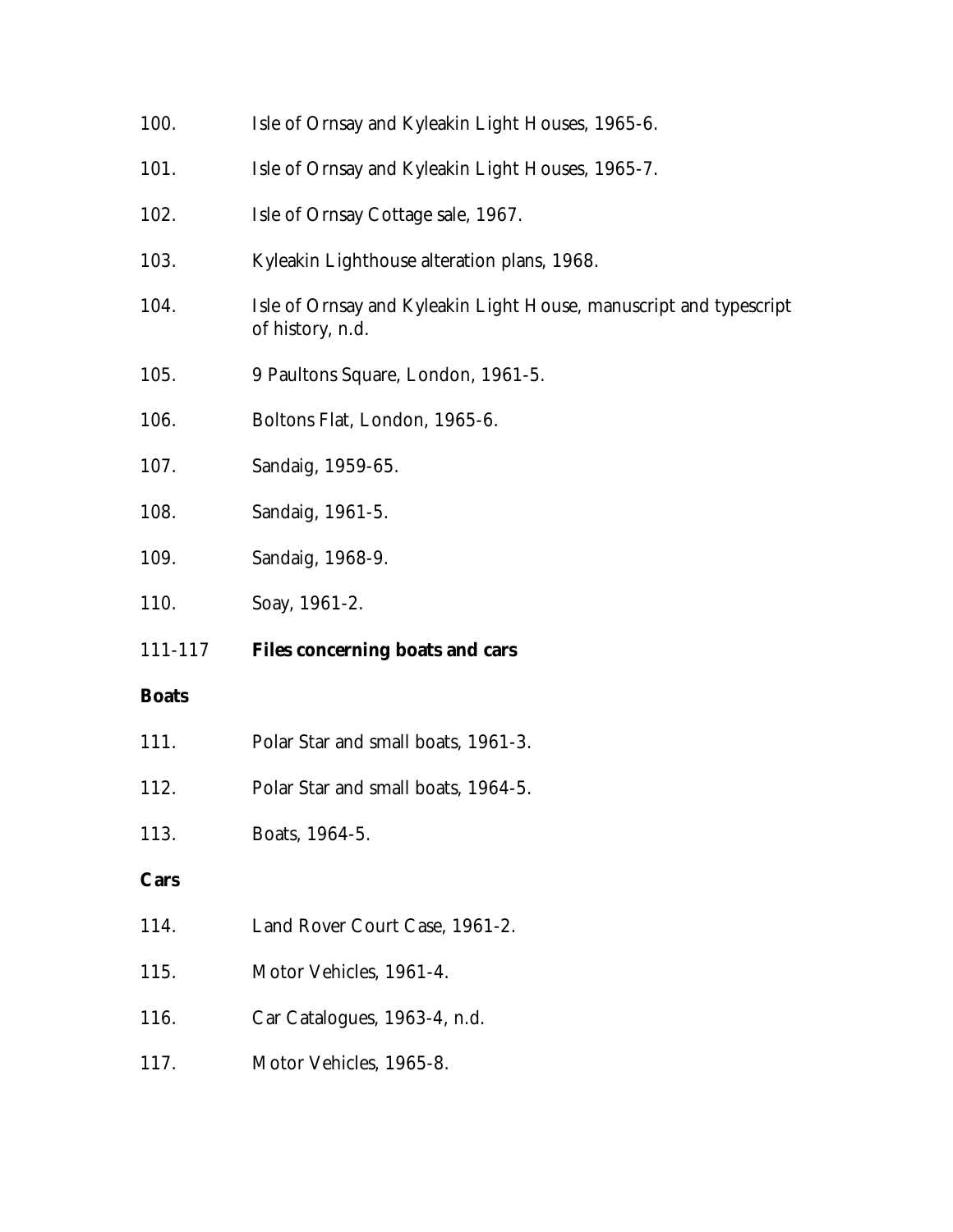### 118-121 **Miscellaneous files**

- 118. 'Associations, Committees, Clubs, Fellowships, Memberships, Societies, trusts', 1961-6.
- 119. 'Stalking, sport', 1962-9.
- 120. Correspondence concerning 'The High Price of Fresh Air', an article by Gavin Maxwell, 1965.
- 121. Deerhound Club, 1965-6, 1969.

## 122-163 **FINANCIAL AND LEGAL PAPERS**

- 122-125 **Legal Papers**
- 122. Minutes of Agreements, Deeds of Agreements, etc, 1961-8.
- 123. Legal correspondence with Oswald, Hickerson, Collier & Co Ltd, 1965-6.
- 124. Manuscript notebook concerning Mrs Borders, [1966].
- 125. Papers concerning Court of Session case against Mrs Borders, 1968.
- 126-128 **General Financial Files**
- 126. Lists of creditors, 1965.
- 127. Loans and Mortgages, 1965-6.
- 128. Transfer of Assets, 1965-7.
- 129. Correspondence from C Hoare & Co Ltd, 1965-8.
- 130. Statements from C Hoare and Co Ltd, and Barclays Bank Limited, 1951-69.
- 131. Royalty statements from Peter Janson Smith Ltd, 1962-5.

### 132-133 **Accounts**

132. Personal account, 1963-4.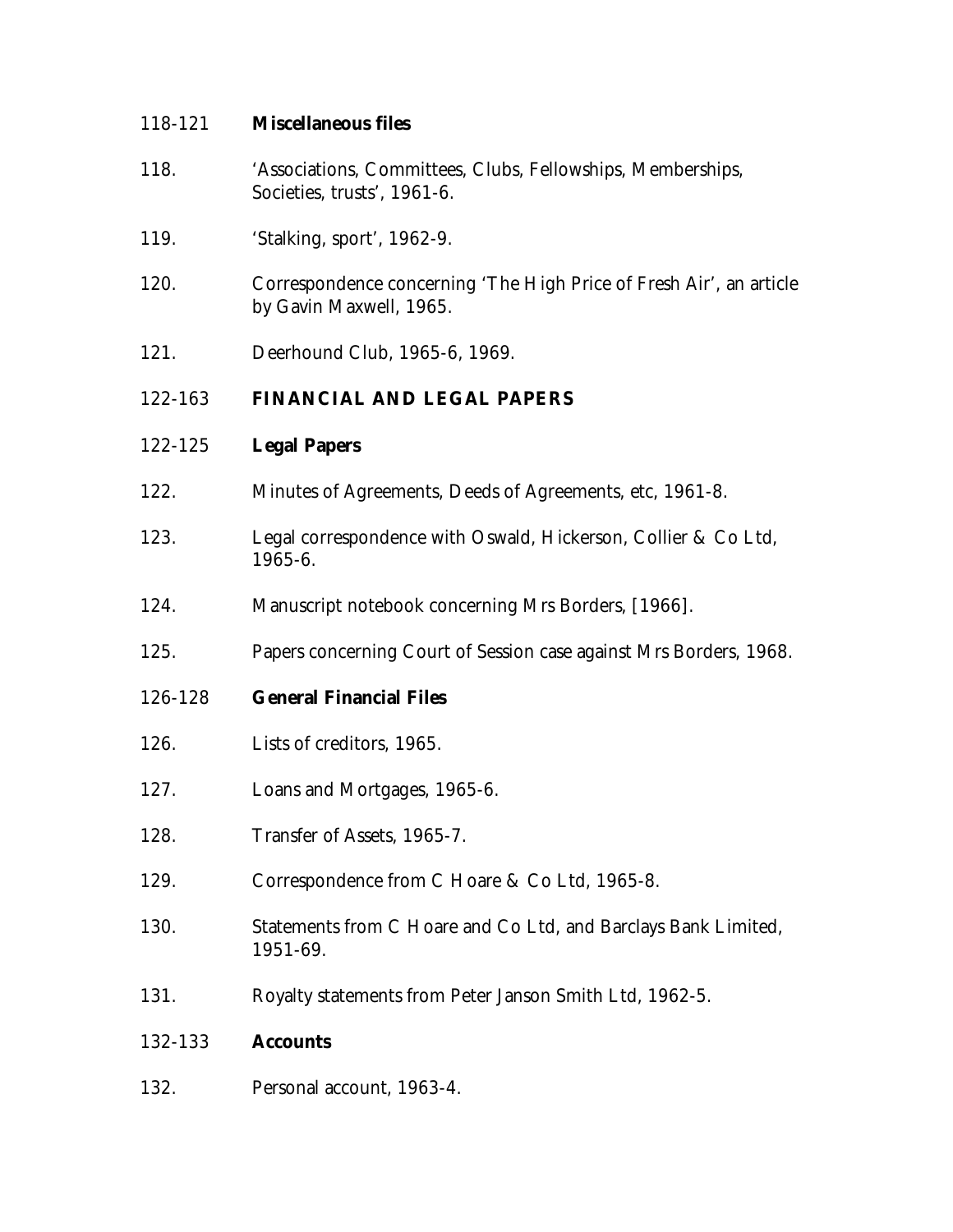| 133.    | Company account balance sheets, 1964-6.                |
|---------|--------------------------------------------------------|
| 134-138 | <b>Insurance Policies, Guarantees, etc</b>             |
| 134.    | Early company insurance, 1960-3.                       |
| 135.    | Guarantees and instruction booklets, 1961-5, n.d.      |
| 136.    | Licences and registration booklets, 1961-6.            |
| 137.    | Insurance policies, 1962-6.                            |
| 138.    | Insurance policies and licences, 1968-70.              |
| 139-145 | <b>Company Account Receipt Files, ca. 1961-6</b>       |
| 139.    | Receipts numbered 1 to 215.                            |
| 140.    | Receipts numbered 216 to 381.                          |
| 141.    | Receipts numbered 382 to 520.                          |
| 142.    | Receipts numbered 521 to 630.                          |
| 143.    | Receipts numbered 631 to 740.                          |
| 144.    | Receipts numbered 741 to 899.                          |
| 145.    | Receipts numbered 901 to 1050.                         |
| 146-157 | <b>Other Receipt Files</b>                             |
| 146.    | Various receipts, 1956-61.                             |
| 147.    | Unclassified receipts, 1957-60.                        |
| 148.    | Unclassified receipts, 1957-61.                        |
| 149.    | Personal account bills, 1961-4.                        |
| 150.    | Receipts relating to S M Cuddy's expenses, ca. 1961-4. |
|         |                                                        |